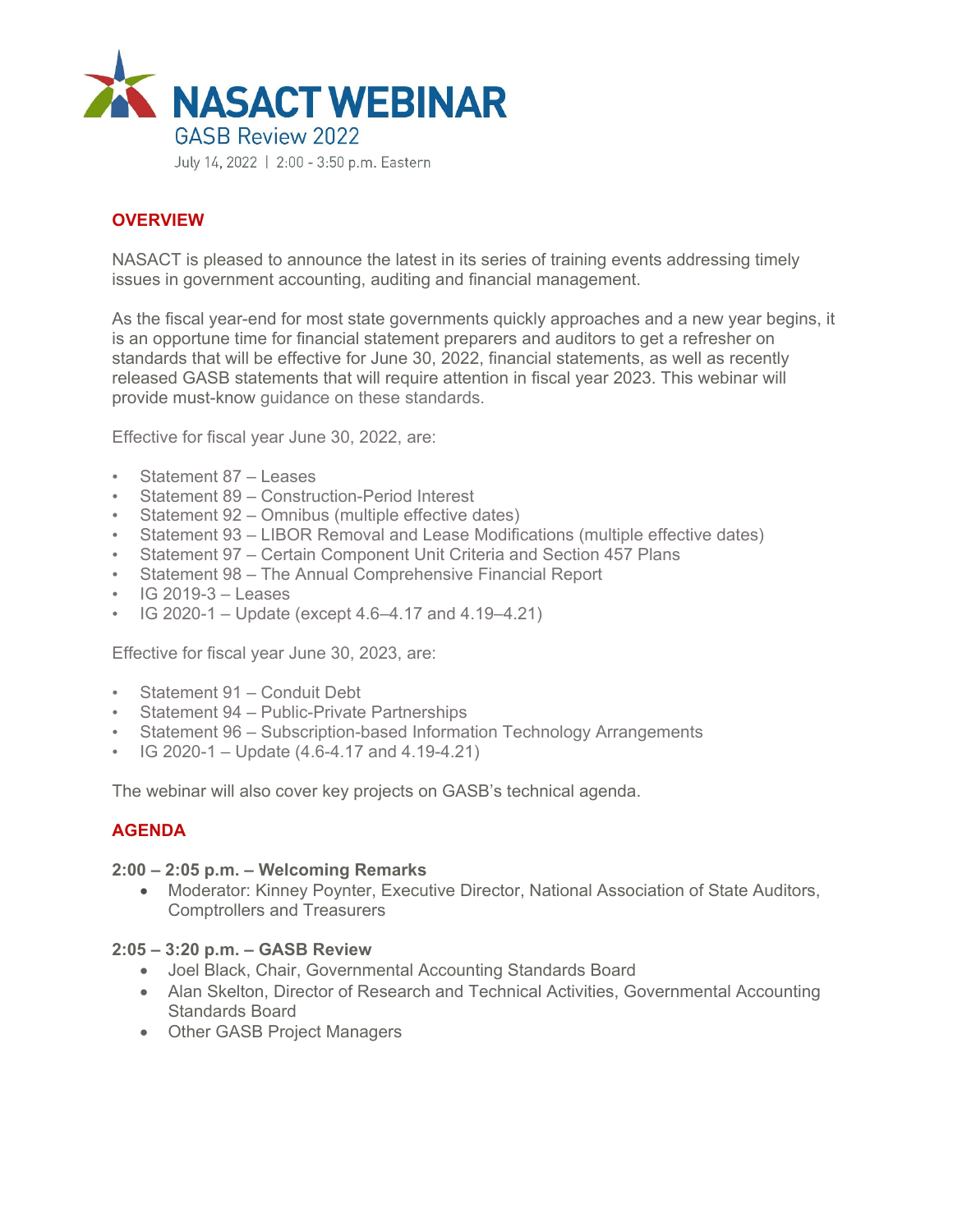#### **3:20 – 3:45 p.m. – Q&A Session**

#### **3:45 – 3:50 p.m. – Wrap-Up**

• Kinney Poynter

# **COST**

## **Groups**

• \$299 per group (unlimited attendance)

## *NOTE For groups with participants who are not all in the same location*

The original intent of group registrations was to offer the webinar at a low cost to those assembled in one location. However, we understand that COVID-19 has changed many things for member offices. We want to support you and your efforts to participate in our events while safely distancing. Group participants who will be in different locations may participate. The person who registers should share the confirmation email with anyone in a different location. Each participant in a different location should follow the instructions in the confirmation email to obtain their unique GoToWebinar credentials to access the webinar on the day of the event.

## **Individuals**

- $\bullet$  \$50 per individual Use promo code INDWEB to get this rate
- $\bullet$  \$25 per individual (no CPE) Use promo code INDNOCPE to get this rate

For information regarding refunds, concerns and/or program cancellation policies, please contact our office at (859) 276-1147.

# **INSTRUCTIONS & MATERIALS**

You will receive instructions on how to join the webinar as part of your registration confirmation email. All forms and available bios and presentation materials can be found on o[ur webinars](http://www.nasact.org/webinars)  [page.](http://www.nasact.org/webinars) 

# **CONTINUING PROFESSIONAL EDUCATION**

## **Learning Objectives**

At the end of this webinar, attendees should be able to:

- Identify the major revisions of recently issued GASB pronouncements, including those that are effective for FY 2022 and FY 2023.
- Know how the new requirements differ from the previous standards.
- Apply the new principles in preparation and audits of FY 2022 financial statements.
- Understand the key elements of major projects on GASB's technical agenda.